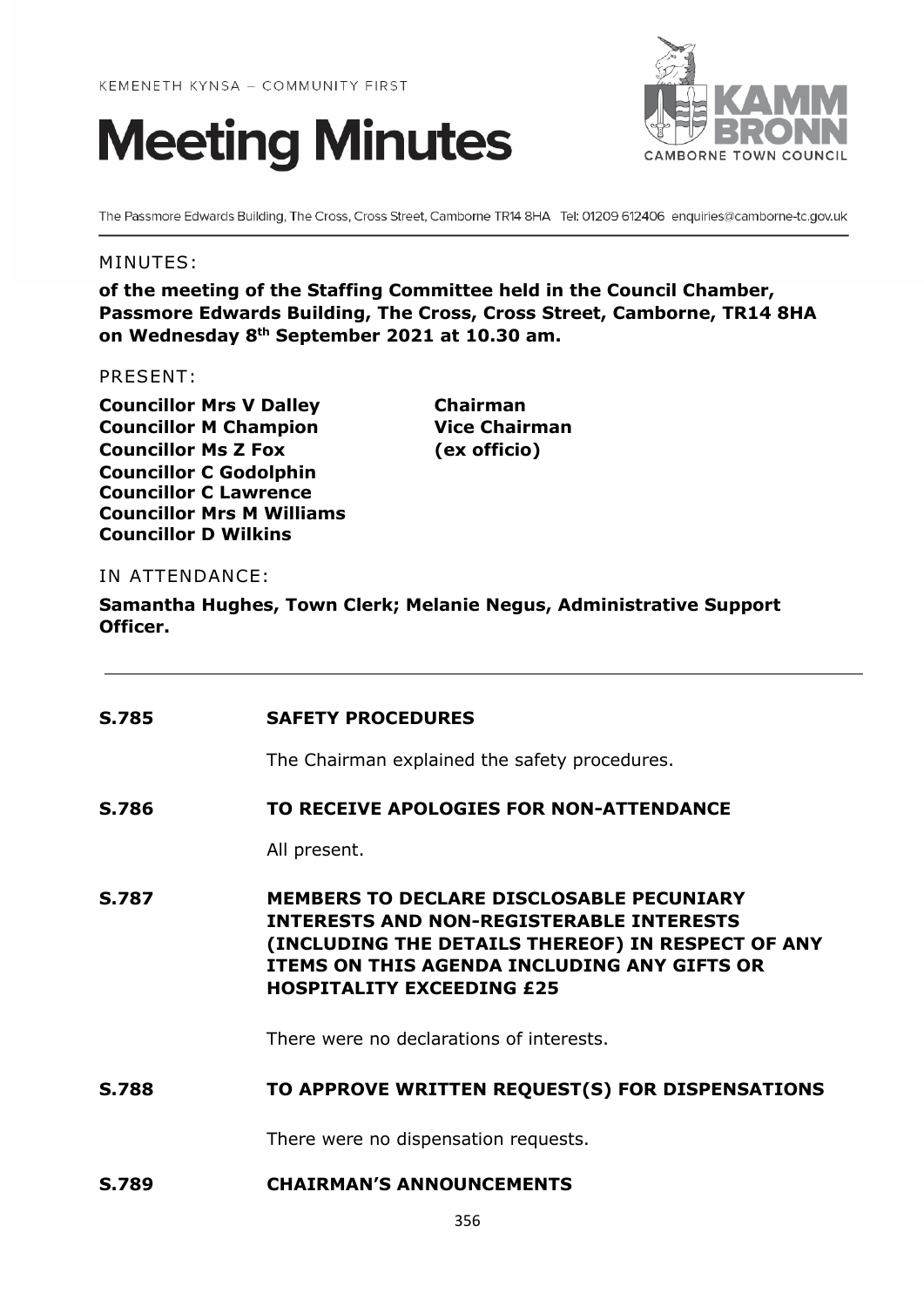There were no Chairman's announcements.

## **S.790 TO RECEIVE AND APPROVE THE MINUTES OF THE STAFFING COMMITTEE MEETING HELD ON 27TH JULY 2021, FOR SIGNING BY THE CHAIRMAN**

#### **S.790.2 RESOLVED: that the minutes of the Staffing Committee meeting held on 27th July 2021 were received, approved, and signed by the Chairman**

Proposed by Councillor V Dalley Seconded by Councillor C Godolphin

On a vote being taken the matter was approved unanimously by those entitled to vote.

### **S.791 TO RECEIVE AND APPROVE THE REDACTED MINUTES OF THE STAFFING COMMITTEE MEETING HELD ON 27TH JULY 2021, FOR SIGNING BY THE CHAIRMAN**

## **S.791.2 RESOLVED: that the Redacted minutes of the Staffing Committee meeting held on 27th July 2021 were received, approved, and signed by the Chairman**

Proposed by Councillor V Dalley Seconded by Councillor C Godolphin

On a vote being taken the matter was approved unanimously by those entitled to vote.

## **S.792 MATTERS ARISING WHERE NO SUBSTANTIVE ITEM BELOW, FOR INFORMATION ONLY**

There were no matters arising.

### **S.793 TO RECEIVE AN INCOME AND EXPENDITURE REPORT TO JULY 2021 AND AGREE ACTION**

The Town Clerk informed members that there was a small overspend in the Staff Recruitment Budget due to unexpected staff movement.

### **S.793.2 RESOLVED: that an Income and Expenditure Report to the 30th July 2021 was received. The requests for virements detailed in paragraph 4 of the report were approved**

Proposed by Councillor C Godolphin Seconded by Councillor D Wilkins

On a vote being taken the matter was approved unanimously.

## **S.794 TO RECEIVE AN EMPLOYER NEWSLETTER FOR AUGUST 2021, AGREE ACTION AND AUTHORISE EXPENDITURE**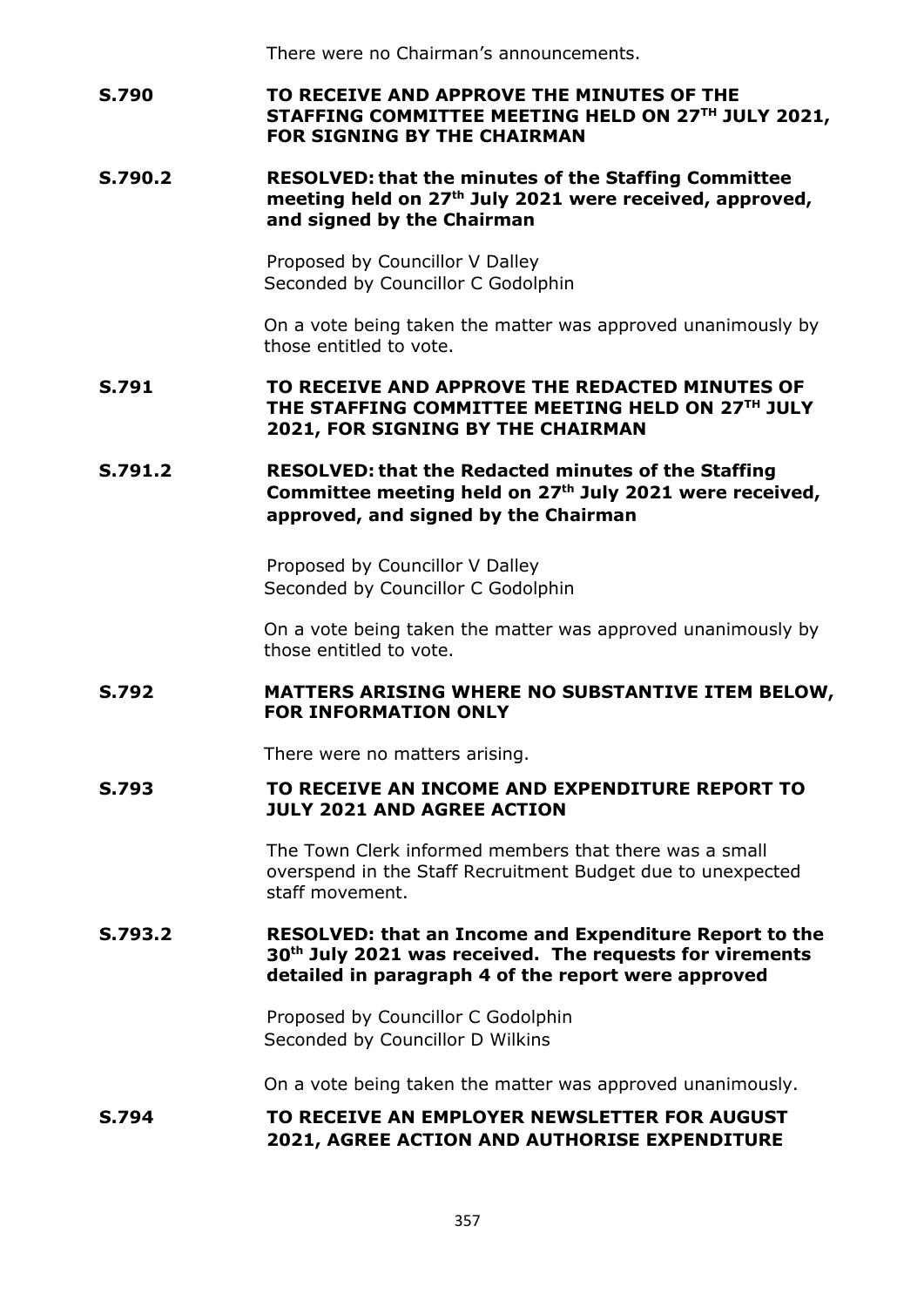### **S.794.2 RESOLVED: that an Employer Newsletter for August 2021 was received**

Proposed by Councillor D Wilkins Seconded by Councillor M Williams

On a vote being taken the matter was approved unanimously.

# **S.795 THAT THE COUNCIL RESOLVES UNDER THE 1960 PUBLIC BODIES (ADMISSION TO MEETINGS) ACT, TO EXCLUDE THE PRESS AND PUBLIC DUE TO THE CONFIDENTIAL NATURE OF THE BUSINESS TO BE DISCUSSED**

**S.795.2 RESOLVED: that under the 1960 Public Bodies (Admission to Meetings) Act, the press and public were excluded due to the confidential nature of the business to be discussed**

> Proposed by Councillor V Dalley Seconded by Councillor Z Fox

On a vote being taken the matter was approved unanimously.

### **S.796 TO RECEIVE NOTIFICATION OF A MEMBER OF STAFF RETIRING AND AGREE ACTION**

**S.796.2 RESOLVED: that a notification of a member of staff retiring was received, and delegated authority was given to the Town Clerk to purchase flowers and a thank you card for the staff member**

> Proposed by Councillor V Dalley Seconded by Councillor M Champion

On a vote being taken the matter was approved unanimously.

**S.797 TO RECEIVE A VERBAL UPDATE FROM THE TOWN CLERK ON RECENT VACANCIES, APPOINTMENTS AND INITIAL BUDGET ALLOCATION RECOMMENDATIONS FOR 2022/23**

> The Town Clerk informed members that the two replacement Library Staff had been recruited and would be starting in a few weeks. The Amenities and Health & Safety Manager, and the Engagement Assistant had started and were settling in well.

She also informed members of some Amenities staffing issues, due to Covid, sickness, and holidays, and asked members to consider extending the employment of the casual staff member of the Amenities team, by two weeks.

**S.797.2 RESOLVED: that a verbal update from the Town Clerk on recent vacancies, appointments and initial budget allocation recommendations for 2022/23 were received. Delegated authority was given to the Town Clerk and the Chairman of the Staffing Committee to extend the employment of the temporary Amenities staff member, by two weeks**